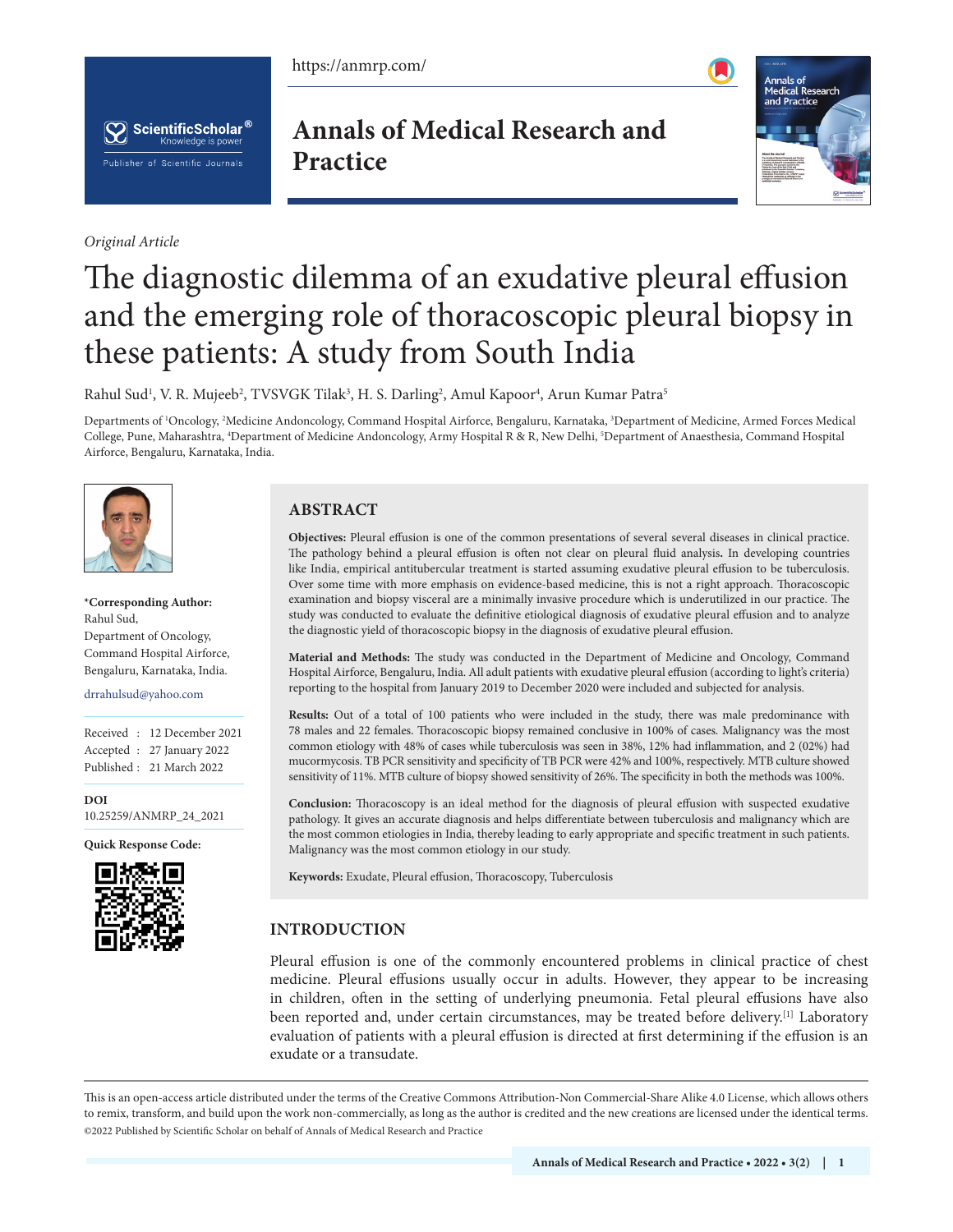The etiology of an exudative pleural effusion is often not clear even after extensive analysis of the pleural fluid. There is a tendency to label most exudative effusion as tubercular and empirically ATT is started with no concerted efforts which are made to pursue the diagnosis. Often, the only diagnostic tests done are pleural fluid protein estimation, and pleural fluid cytology showing exudative pleural effusion with lymphocytic pleocytosis. However, nearly 20–27% of patients with pleural effusion undergoing pleural fluid analysis and closed needle pleural biopsy remain undiagnosed.<sup>[2-4]</sup>

Tuberculosis is an important cause of lymphocytic effusions. However, malignancies, lymphoma, collagen vascular diseases, and chylothorax may have similar picture on analysis. Malignant pleural effusion is one of the leading causes of exudative effusion; studies have demonstrated that 42–77% of exudative effusions are secondary to malignancy. Majority are missed initially on pleural fluid testing and end up being detected later on after progressing on empirical  $ATT<sup>[5]</sup>$ 

Pleural fluid analysis can tell us that the fluid is exudative, however to find a diagnosis still requires further evaluation. Pleural fluid cell blocks do have better chances for diagnosis but their role is limited because of technical expertise both at collection and preparation. Thoracoscopy is a cost-effective method for visualization and obtain effective tissue samples for diagnosing pleural diseases. Thoracoscopy is a method with which an optical system is used to gaze into the pleural cavity to examine and biopsy visceral and parietal pleura tissues surfaces, the lung parenchyma, and to perform other minimally invasive procedures within the chest cavity. The study was conducted to evaluate the definitive etiological diagnosis of exudative pleural effusion and to analyze the diagnostic yield of thoracoscopic biopsy in the diagnosis of exudative pleural effusion.

#### **MATERIAL AND METHODS**

The present study was conducted in the Department of Medicine and Oncology, Command Hospital Airforce, Bengaluru, India, during the period of January 2019– December 2020. The hospital is the largest tertiary care defense hospital in South India and caters to a large population of serving/retired defense personnel and their families. All 100 adult patients admitted to medical, respiratory, and oncology wards during the study period were included in the study. Those with exudative pleural effusion according to light's criteria were included and subjected for further analysis. The patients were enrolled after obtaining their informed consent. The patient's clinical history was taken and complete physical examination was performed. Investigations including complete blood count, coagulation profile, ADA level, pleural fluid analysis, TB PCR, and chest X-ray were conducted for all patients.

The patients with exudative pleural effusion where diagnosis could not be made on pleural fluid analysis were subjected to thoracoscopy. All the eligible patients underwent a thoracoscopic pleural biopsy under LA/GA at our hospital. After creating an iatrogenic pneumothorax is created in the suspected lung, a midaxillary line vertical incision is made through the skin/subcutaneous tissue approximately 10 mm, parallel with and in the middle of the selected intercostal space. The trocar is inserted in a corkscrew motion until the sudden release of resistance (after passing the costal pleura) is felt. The trocar is removed leaving the cannula 1–3 cm within the pleural cavity; a thoracoscope is placed in the cannula and advanced into the pleural cavity under direct vision. The pleural fluid is removed with a suction catheter or directly through the working channel of the semi-rigid pleuroscope. The pleural space was inspected through the thoracoscope/pleuroscope, either directly or indirectly by video. Suspicious areas are biopsied through the working channel of the thoracoscope/pleuroscope. Multiple biopsies are taken. The area of the pleura to be biopsied was decided in most cases intraoperatively on visualizing the suspicious lesion in conjunction with CT scan findings. Two to six biopsies of a suspicious pleural lesion will establish the diagnosis and a chest tube is placed after the completion to inflate the lung. The patient was observed in hospital for complication post-procedure. Histopathology was reported at the hospital pathology laboratory.

### **RESULTS**

A total of 100 patients were included in the study, 78 males and 22 females, in the age group of 22–75 years, with mean age of 46.62 years [Table 1].

Symptomatic analysis reported that chest pain was present in 64% of cases, breathlessness in 76%, fever in 60%, cough

| <b>Table 1:</b> Distribution of the study population and characteristics. |                       |           |  |
|---------------------------------------------------------------------------|-----------------------|-----------|--|
| <b>Variables</b>                                                          | <b>Subvariables</b>   | $n = 100$ |  |
| Age group (in years)                                                      | $21 - 30$             | 20        |  |
|                                                                           | $31 - 40$             | 14        |  |
|                                                                           | $41 - 50$             | 32        |  |
|                                                                           | $51 - 60$             | 12        |  |
|                                                                           | $61 - 70$             | 14        |  |
|                                                                           | $71+$                 | 08        |  |
| Sex                                                                       | Male                  | 78        |  |
|                                                                           | Female                | 22        |  |
| Symptoms                                                                  | Chest pain            | 64        |  |
|                                                                           | <b>Breathlessness</b> | 76        |  |
|                                                                           | Fever                 | 60        |  |
|                                                                           | Cough                 | 76        |  |
|                                                                           | Weight loss           | 70        |  |
|                                                                           | Hemoptysis            | 12        |  |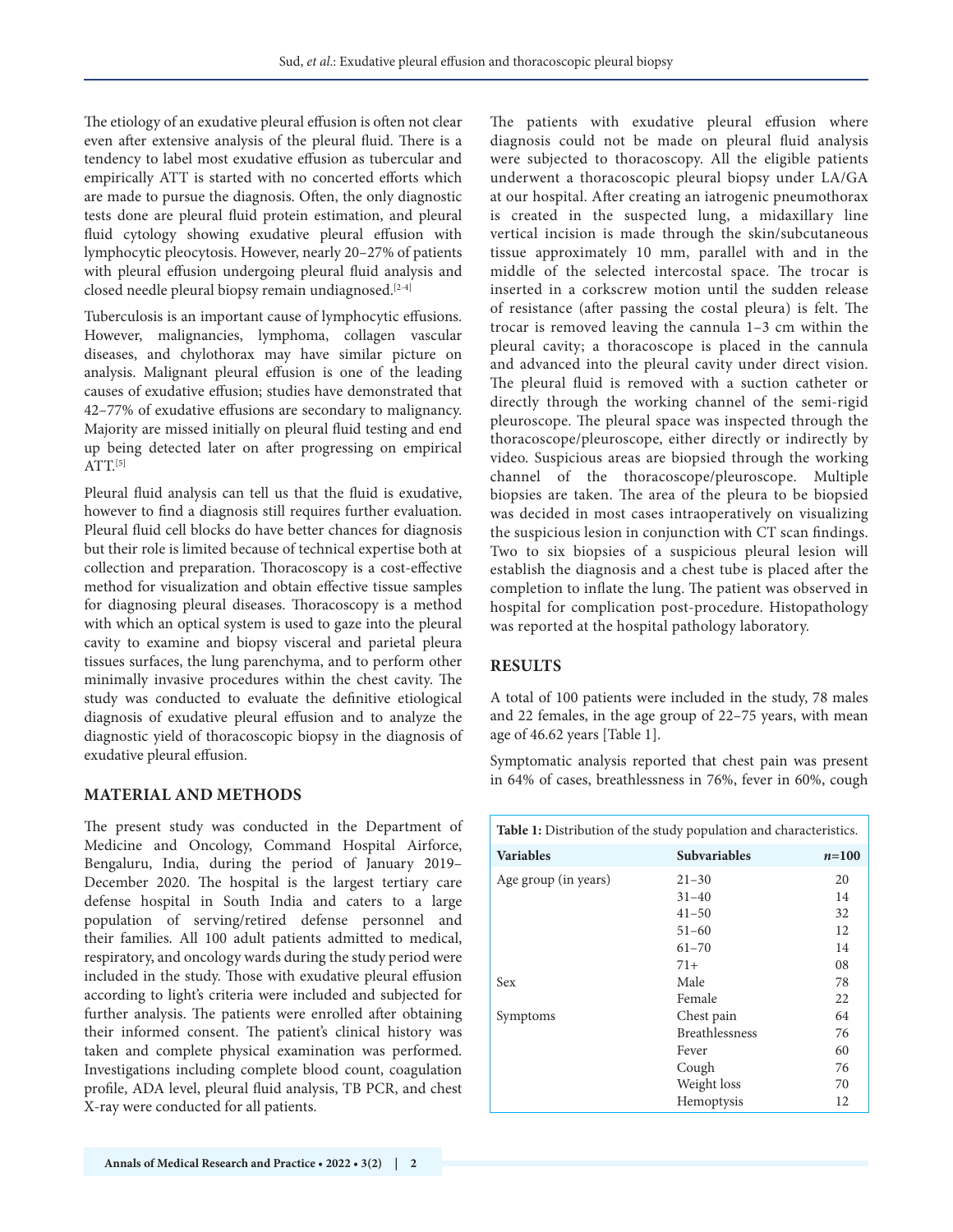in 76%, weight loss in 70%, and hemoptysis was present in 12% of cases [Table 1]. On exploring the personal history, smoking was present in 44% of cases. Clinical and X-ray analysis reported that pleural effusion was present on the right side in 60% of cases, left side in 38% of cases, and bilateral in 2% of cases.

Thoracoscopic biopsy remained conclusive in all 100% of cases. Out of 100 cases, 48 (48%) cases were found to be having malignant pleural effusion, 38 cases (38%) as tubercular, 4 (04) had chronic non-specific inflammation and acute inflammation, and 6 (06%) was diagnosed as a case of fungal mucormycosis [Table 2].

Among the 48 malignancy patients, 30 (62.50%) were adenocarcinoma lung which was the most common histology while 4 (8.33%) were squamous cell carcinoma, 4 (8.33%) were non-small-cell carcinoma (large cell/carcinoid tumor), 2 (4.17%) was small-cell carcinoma, 2 (4.17%) was mesothelioma, 4 (8.33%) were secondary metastasis from an unknown primary carcinoma (later diagnosed from breast and soft-tissue sarcoma), and 2 (4.17%) was hemangioendothelioma.

The TB PCR results were correlated and compared with the thoracoscopic biopsy repot. Eight cases were found to be true positive, 62 cases were true negative, 22 cases were false negative, and no case was false positive. The sensitivity and specificity of TB PCR was 42% and 100%, respectively, in our study. MTB culture of biopsy tissue came positive in 10 cases showing sensitivity of 26%. The specificity in both the methods was 100%. MTB culture came positive in only four cases showing sensitivity of 11%. MTB culture of biopsy tissue came positive in 10 cases showing sensitivity of 26%. The specificity in both the methods is 100%.

#### **DISCUSSION**

In our study from a tertiary care defense hospital, the thoracoscopic pleural biopsy was conducted in 100 patients who had exudative pleural effusion based on light's criteria. The mean age was 46.62 years with majority in the age group of 41–50 years of age. The study conducted in Kuwait and India also reported similar age incidence.[6,7] Dyspnea, cough, and chest pain were the common clinical presentation in

**Table 2:** Histopathological diagnosis on the basis of thoracoscopic pleural biopsy.

| <b>Histopathological</b><br>diagnosis | Number of cases $(n=100)$ | % Age |
|---------------------------------------|---------------------------|-------|
| Malignancy                            | 48                        | 48    |
| Tuberculosis                          | 38                        | 38    |
| Chronic inflammation                  | 4                         | 04    |
| Mucormycosis                          | 6                         | 06    |
| Acute inflammation                    | 4                         | 04    |

our study and similar other studies conducted in India and Western countries.[8-10]

The initial impression of finding the etiology of exudative pleural effusion was done on the basis of pleural fluid analysis but final diagnosis was confirmed by thoracoscopic pleural biopsy. The biopsy was conclusive in 100% of cases. The pleural fluid analysis had sensitivity and specificity of 58.33% and 88.46%, respectively, for diagnosing malignancy and sensitivity and specificity of 52.63% and 80.65%, respectively, for diagnosing tuberculosis. Gaur and Chauhan reported 68.4% sensitivity of pleural fluid analysis, [11] the specificity, positive predictive value, and negative predictive value of pleural fluid cytology were 84.6%, 67.5%, and 78.6%, respectively. Similar studies conducted in the past reported sensitivity in the range of  $60-90\%$ . [12-15]

Among cases with tubercular pleural effusion, ADA was in the range from 10.6 U/Lit to 88.3 U/Lit, with a mean value of 48.95U/Lit, and in the 48 cases of malignancy, ADA was found to be in the range of 0–50 U/Lit with mean of 19.65U/L. Similar study published in the past among 83 cases reported greatly elevated ADA levels in pleural fluid ranging from 30 U/Lit to 300 U/Lit, with a mean value of 77.20 ± 32.63 U/Lit at 37°C, and in malignant effusion, ADA value ranged from 20 U to 40 U/Lit with mean of 26.84 ±  $6.92$ <sup>[16]</sup>

MTB culture of pleural fluid had shown the sensitivity and specificity of 11% and 100% while TB PCR has sensitivity of 42% and specificity of 100% in our study. In the studies done by Berger and Mejia, Epstein *et al*. and Bueno *et al*. for the diagnosis of tuberculous pleurisy had shown that the sensitivity of pleural fluid culture is 10-35%.<sup>[17-19]</sup>

Final diagnosis was made in all cases with thoracoscopic pleural biopsy on the basis of histopathology. According to tissue diagnosis, 48 cases (48%) were found to be malignant etiology, 38 cases (38%) as tubercular, 12 cases (12%) as inflammation, and 2 (2%) were fungal. Hence, a definite diagnosis was made in all 100 cases [Table 3]. Thoracoscopy is the ideal procedure available to directly explore the pleural cavity and visualize the malignancies in early stages, which are confined up to visceral pleura of lung. A study from China showed a 93% positivity rate of detection on thoracoscopy with a definite diagnosis being made in 50 out of 54 patients studied.[20] A study published in Kuwait Med Journal in 2002 and showed the diagnostic accuracy of 91.67% of cases of pleural effusion.<sup>[6]</sup> The diagnostic yield of thoracoscopy is between 90% and 100%, in contrast to 44% for closed pleural biopsy and 62% for fluid cytology.<sup>[21]</sup> A study conducted in Mumbai, India, among 27 patients, who underwent thoracoscopy for an undiagnosed pleural effusion. The study reported that thoracoscopy was diagnostic in 24 of the 27 patients (four benign and 20 malignant).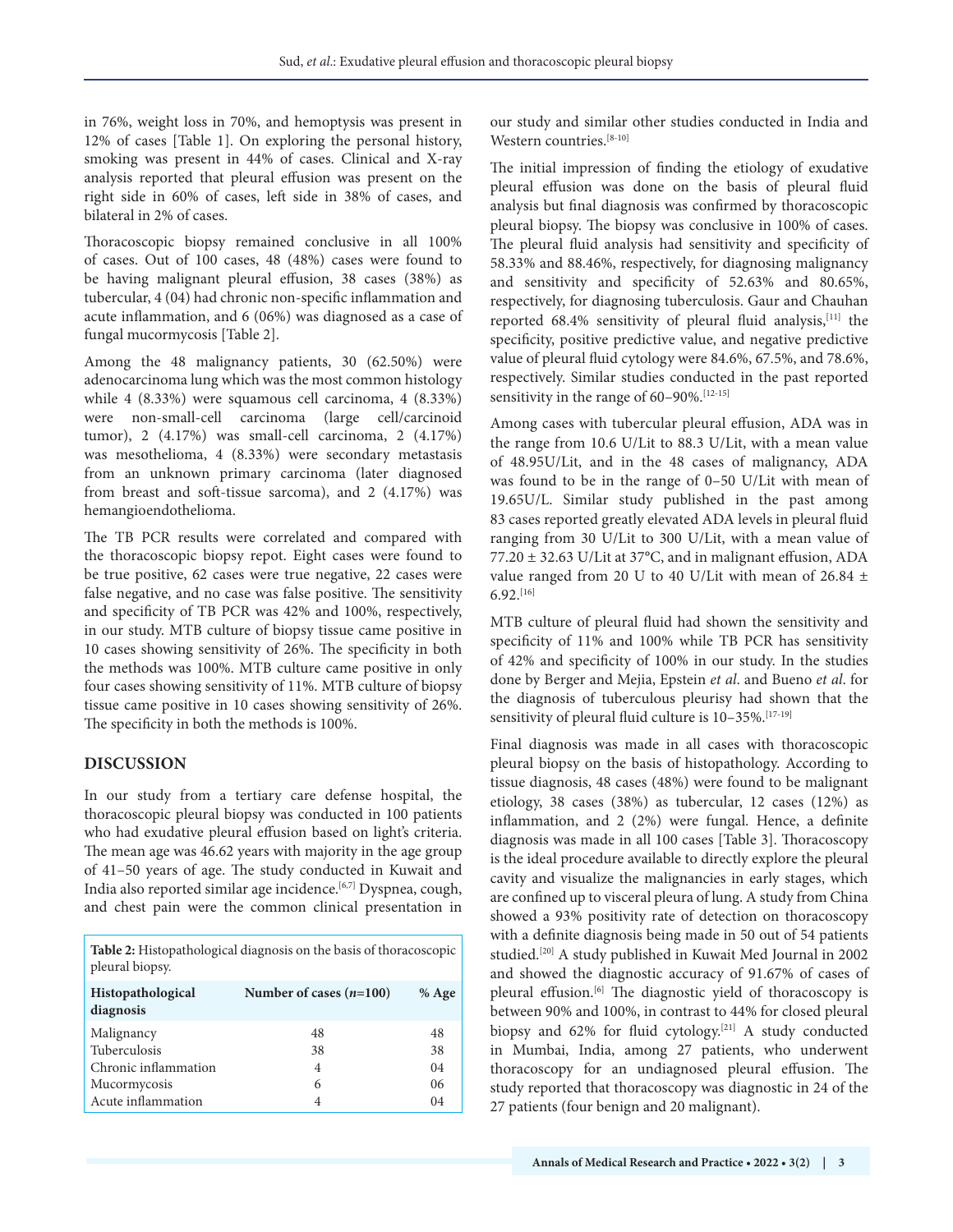**Table 3:** Spectrum of malignancy in diagnosed malignant pleural effusion.

| Malignancy                | Number of cases $(n=48)$ | $%$ Age |
|---------------------------|--------------------------|---------|
| Adenocarcinoma            | 30                       | 62.50   |
| Squamous cell carcinoma   | 04                       | 8.33    |
| Non-small-cell carcinoma  | 04                       | 8.33    |
| (NOS)                     |                          |         |
| Small-cell carcinoma      | 02.                      | 4.17    |
| Mesothelioma              | 02.                      | 4.17    |
| Metastatic carcinoma from | 04                       | 8.33    |
| another primary           |                          |         |
| Hemangioendothelioma      | 02                       | 4.17    |

Our study also showed that the procedure was well tolerated, had a low pain score, and required only a low dose of midazolam. Only 17 patients required midazolam 1–3 mg intravenous injection. Local anesthesia thoracoscopy is a less invasive and less expensive, cost beneficial approach to thoracoscopy.[21,22]

Thus, because of its high diagnostic accuracy, diagnostic pleuroscopy is an excellent option in exudates in which the etiology remains undetermined. Pleural biopsy by thoracoscopy under local anesthesia should be actively performed in patients with suspected malignant neoplastic lesions of the pleura, because the technique has a high diagnostic rate, and can be easily and safely performed with little burden on the patient.

#### **CONCLUSION**

Our study concludes that thoracoscopy is an ideal method for the diagnosis of pleural effusion in a suspected exudative pathology. It gives an accurate diagnosis and helps differentiate between infections and malignancy which are the most common etiologies in India, thereby leading to early appropriate treatment in such patients. Furthermore, in the era of evidence-based medicine, it would reduce the number of patients who may be empirically and unnecessarily treated with ATT for other non-specific infections and for sinister malignancies which are not picked up on pleural fluid analysis. It provides tissue for further mutational analysis in case of lung cancers which is mandatory in planning further therapy. Moreover, thoracoscopy may unearth a hidden primary tumor which may be picked up on histopathology. The sensitivity of TB PCR and MTB culture is low and usually unreliable in diagnosing tubercular etiology. Thoracoscopic biopsy should be the standard of care in all patients with exudative pleural effusion and has additional advantages in diagnosis confirmation and therapeutic planning.

#### **Declaration of patient consent**

The authors certify that they have obtained all appropriate patient consent.

#### **Financial support and sponsorship**

Nil.

#### **Conflicts of interest**

There are no conflicts of interest.

#### **REFERENCES**

- 1. Yinon Y, Kelly E, Ryan G. Fetal pleural effusions. Best Pract Res Clin Obstet Gynaecol 2008;22:77-96.
- 2. Light RW. Clinical practice: Pleural effusion. N Engl J Med 2002;346:1971-7.
- 3. Gunnels JJ. Perplexing pleural effusion. Chest 1978;74:390-3.
- 4. Menzies R, Charbonneau M. Thoracoscopy for diagnosis of pleural diseases. An Internal Med 1991;114:271-6.
- 5. Valdes L, Alvavez D, Valle JM, Pose A, Jose ES. The etiology of pleural effusions in an area with high incidence of tuberculosis. Chest 1996;109:158-62.
- 6. Al-Sharhan A. Thoracoscopy as a useful diagnostic and therapeutic procedure: An experience from General hospital. Kuwait Med J 2002;34:205-8.
- 7. Dhanya TS, Ravindran C. Medical thoracoscopy minimally invasive diagnostic tool for a trained pulmonologist. Calicut Med J 2009;7:e4.
- 8. Chernow B, Sahn SA. Carcinomatous involvement of the pleura, an analysis of 96 patients. Am J Med 1977;63:695.
- 9. Prabhudesai PP. Exudative pleural effusions in patients over forty years of age an analysis of seventy six patients. J Postgrad Med 1993;39:190-3.
- 10. Law WL, Chan WM, Lee S. Pleuroscopy: Our initial experience in Hong Kong. Hong Kong Med J 2008;14:178-84.
- 11. Gaur DS, Chauhan N, Kusum A, Harsh M, Talekar M, Kishore S, *et al*. Pleural fluid analysis role in diagnosing pleural malignancy. J Cytol 2007;24:183-8.
- 12. Mathur PN, Loddenkemper R. Biopsy techniques in the diagnosis of pleural diseases. Eur Respir Monogr 2002;7:120-30.
- 13. Johnston WW. The malignant pleural effusion: A review of cytopathological diagnoses of 584 specimens from 472 consecutive patients. Cancer 1985;56:905-9.
- 14. Hsu C. Cytologic detection of malignancy in pleural effusion: A review of 5,255 samples from 3,811 patients. Diagn Cytopathol 1987;3:8-12.
- 15. How SH, Chin SP, Zal AR, Liam CK. Pleural effusions: Role of commonly available investigations Singapore Med J 2006;47:609-13.
- 16. Maldhure BR, Bedarkar SP, Kulkarn HR, Paplnwar SP. Pleural biopsy and adenosine deaminase in pleural fluid for the diagnosis of tubercular pleural effusion. Ind J Tub 1994;41:161.